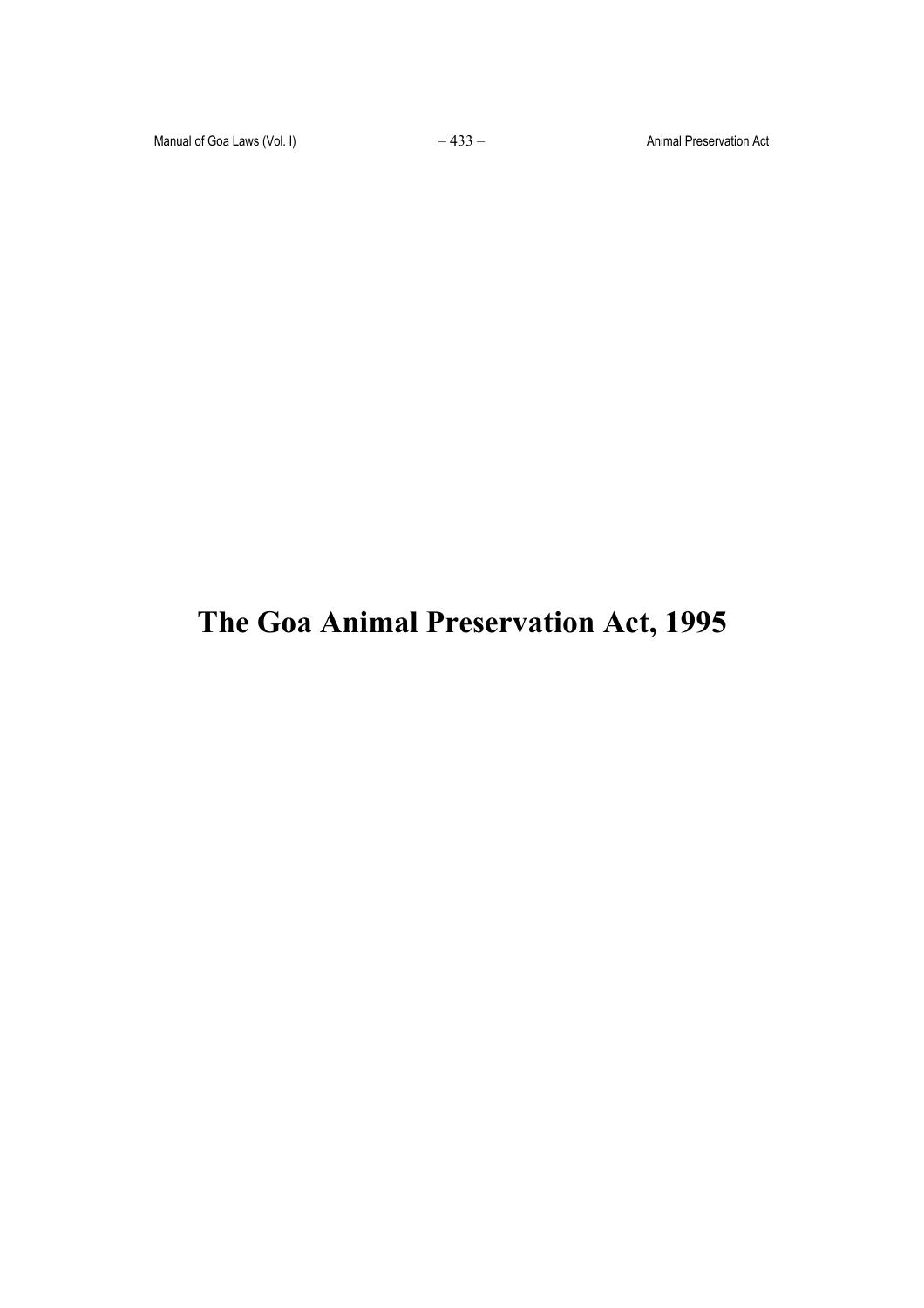Manual of Goa Laws (Vol. I)  $-434 -$ <br>Animal Preservation Act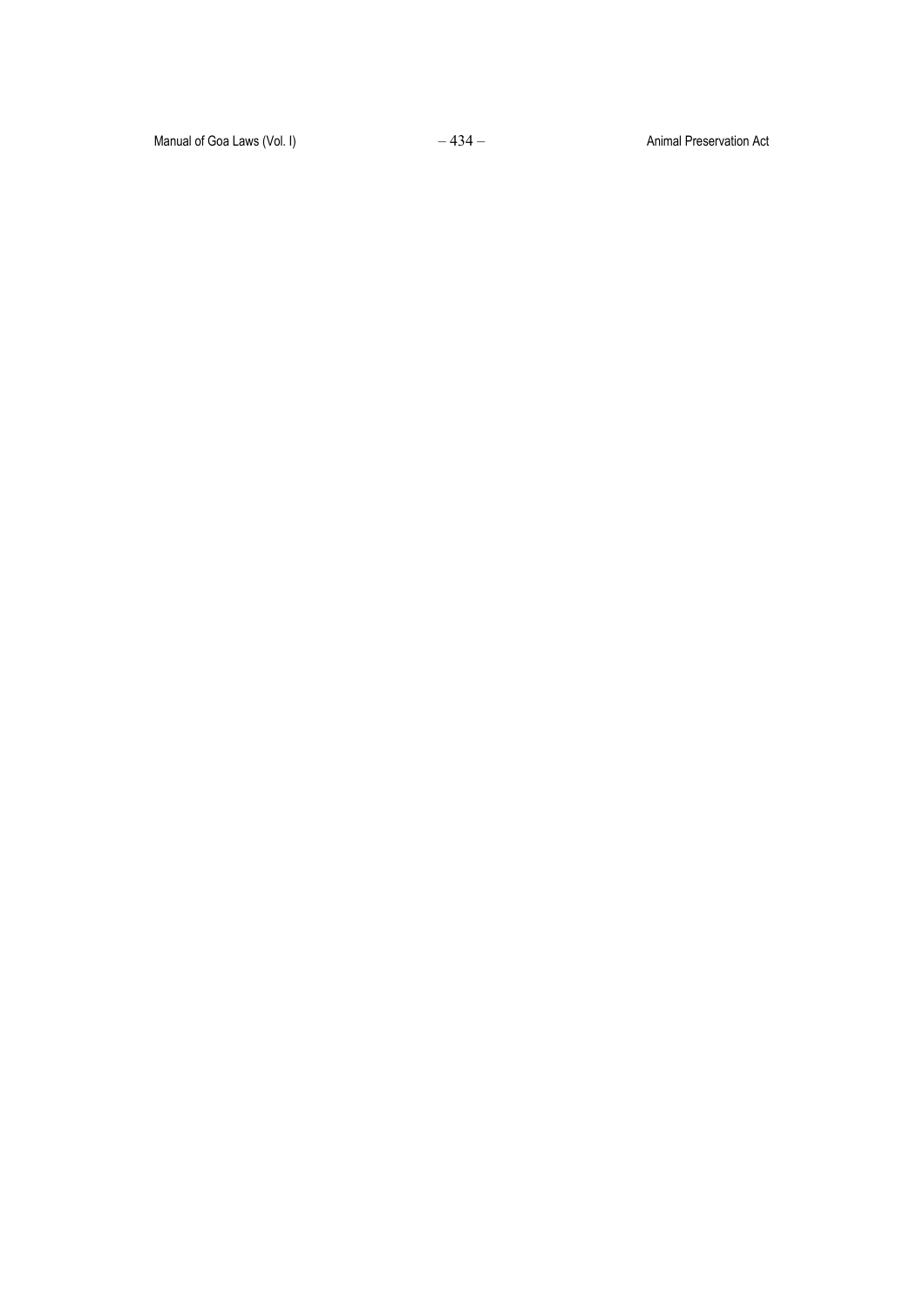## **The Goa Animal Preservation Act, 1995**

**The Goa Animal Preservation Act, 1995 (Act 7 of 1996) [1-7-1996]** published in the Official Gazette, Series I No. 15 dated 11-7-1996.

**The Goa Animal Preservation (Amendment) Act, 2003 (Act 20 of 2003) [25-8-2003]** published in the Official Gazette, Series I No. 22 dated 29-8-2003.and come into force at once.

**The Goa Animal Preservation (Amendment) Act, 2010 (Act 7 of 2010) [26-4-2010]** published in the Official Gazette, Series I No. 5 dated 29-4-2010 and came into force on 3-6-2010.

| 1                       | <b>Short title, extent and commencement</b>                      |
|-------------------------|------------------------------------------------------------------|
| $\overline{2}$          | <b>Definitions</b>                                               |
| 3                       | Appointment of competent authority                               |
| $\overline{\mathbf{4}}$ | <b>Restrictions on slaughter of scheduled</b><br>animals         |
| 5                       | Scheduled animals to be slaughtered at<br>specified places only  |
| 6                       | Power to enter, search and seize property<br>without warrant     |
| <b>6A</b>               | Custody of seized property                                       |
| 6B                      | Seized property to be reported to<br>the<br>concerned Magistrate |
| 6С                      | Procedure as to perishable property seized<br>under section 6    |
| 7                       | <b>Prohibition of sale of beef</b>                               |

### **Arrangement of Sections**

| 7A        | <b>Registration of persons selling beef</b>                              |
|-----------|--------------------------------------------------------------------------|
| 8         | <b>Penalties</b>                                                         |
| 9         | Offences under this Act to be cognizable                                 |
| <b>9A</b> | Power to arrest without warrant                                          |
| 10        | <b>Abetments and attempts</b>                                            |
| 11        | Persons exercising powers under this Act<br>deemed to be public servants |
| 12        | Protection of persons acting in good faith<br>under this Act or Rules    |
| 13        | Power to grant exemption under this Act                                  |
| 14        | <b>Delegation of powers</b>                                              |
| 15        | Provisions to be in addition to those of<br>other Act.                   |
| 16        | <b>Power to make rules</b>                                               |

## **GOVERNMENT OF GOA**

## **Department of Law and Judiciary**

## **Legal Affairs Division**  $\mathcal{L}_\mathcal{L}$

#### **Notification**

### 7-24-95/LA

The Goa Animal Preservation Act, 1995 (Goa Act 7 of 1996), which has been passed by the Legislative Assembly of Goa on 14-12-1995 and assented to by the President of India on 1-7-1996, is hereby published for general information of the public.

*P. V. Kadnekar,* Joint Secretary (Law).

Panaji, 9<sup>th</sup> July, 1996.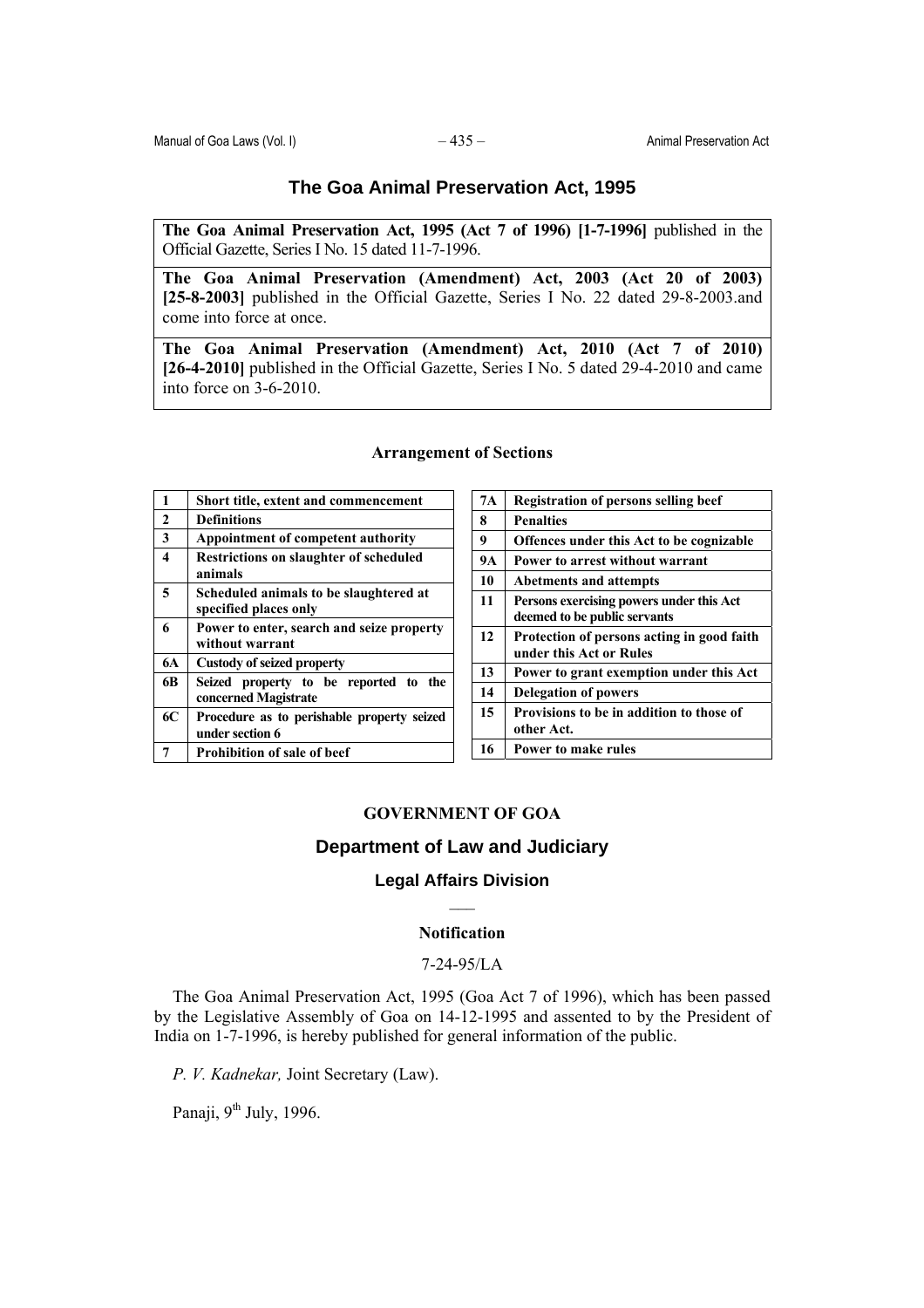## **The Goa Animal Preservation Act, 1995**

(Goa Act No. 7 of 1996) [1-7-1996]

## AN

# ACT

*to provide for the preservation of certain animals suitable for milch, breeding, draught or agricultural purposes.* 

Be it enacted by the Legislative Assembly of Goa in the Forty-sixth Year of the Republic of India as follows:**—**

**1. Short title, extent and commencement.—** (1) This Act may be called the Goa Animal Preservation Act, 1995.

(2) It extends to the whole of the State of Goa.

(3) It shall come into force on such date as the Government may by notification in the Official Gazette, appoint.

**2. Definitions.—** In this Act, unless the context otherwise requires,–

(a) "Competent authority" means a person or body of persons appointed by the Government under section 3 to perform the functions of competent authority under this Act;

(b) "Government" means the Government of Goa;

(c) "Official Gazette" means the Official Gazette of the Government;

(d) "prescribed" means prescribed by rules made under this Act;

(e) "Schedule" means the Schedule appended to this Act;

(f) "Scheduled animal" means any animal specified in the Schedule and the Government may, by notification in the Official Gazette, add to the Schedule any species of animals, after considering the necessity for preservation of that species of animals, and the provisions of section 3 of the Goa, Daman and Diu Laying of Rules before Legislature Act, 1980 (Act 5 of 1980) in so far as they relate to laying before, and modification by, the Legislature, shall apply in relation to such notification, as they apply to any rule referred to in that section.

**3. Appointment of competent authority.—** The Government may, by notification in the Official Gazette, appoint one or more persons or more bodies of persons to perform the functions of a competent authority under this Act and specify the areas within which they shall perform such functions.

**4. Restrictions on slaughter of scheduled animals.—** (1) Notwithstanding anything contained in any law for the time being in force or any usage or custom to the contrary, no person shall slaughter or cause to be slaughtered any scheduled animal in any place in the State of Goa, unless he has obtained in respect of such animal, a certificate in writing from the competent authority that the animal is fit for slaughter.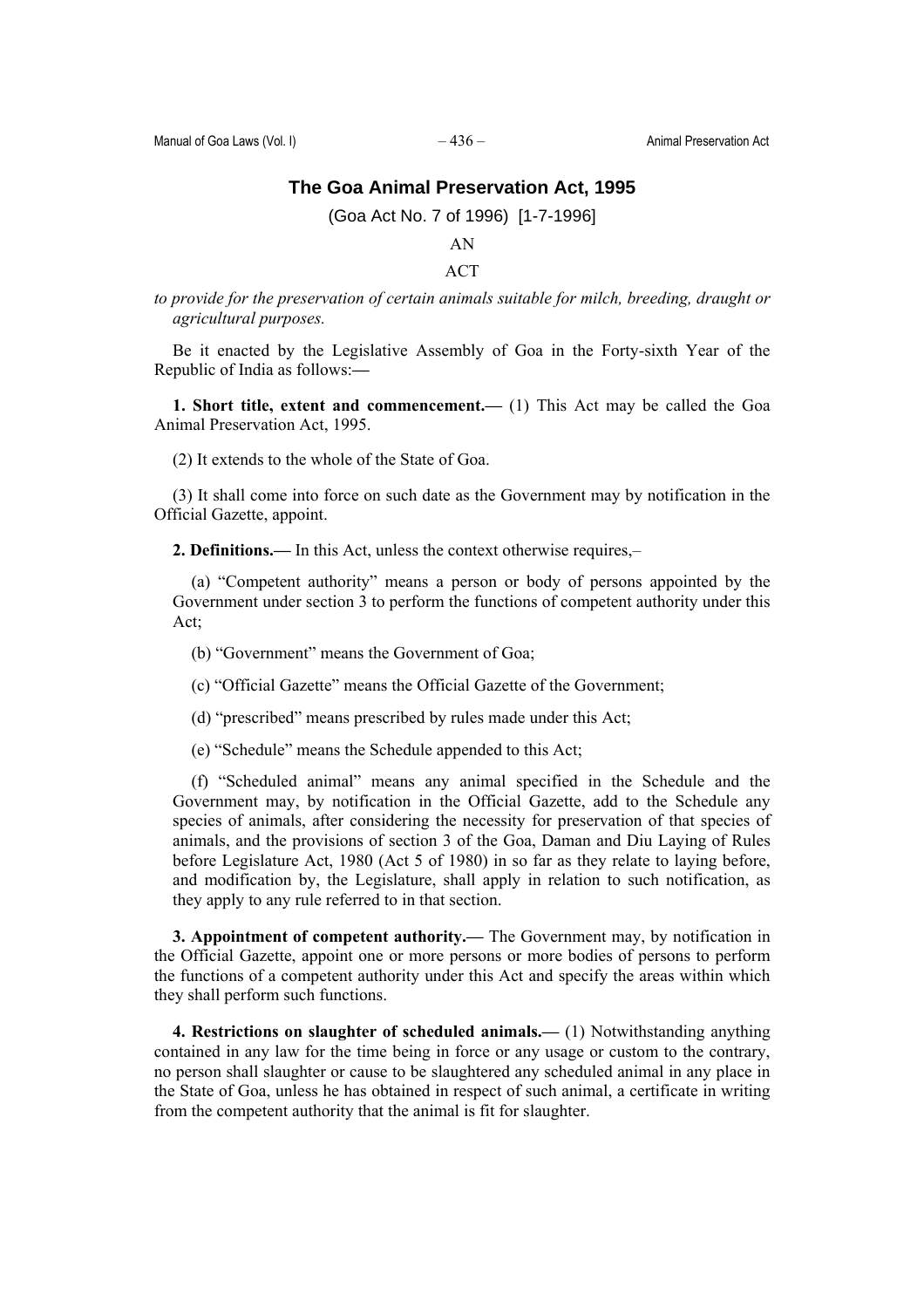(2) No certificate shall be granted under sub-section (1), if in the opinion of the competent authority.–

(a) the scheduled animal, whether male or female, is or is likely to become economical for the purpose of draught or any kind of agricultural operations;

(b) the scheduled animal, if male, is or is likely to become economical for the purpose of breeding;

(c) the scheduled animal, if female, is or is likely to become economical for the purpose of giving milk or bearing off-spring.

(3) The Government may, on an application by any person aggrieved by an order passed by the competent authority refusing to grant him a certificate, made to it within sixty days from the date of receipt of such order, or at any time suo moto, call for and examine the records of the case for the purpose of satisfying itself as to the legality or propriety of any order passed by the competent authority under this section, and pass such order in reference thereto as it thinks fit.

(4) A certificate under this section shall be granted in such form and upon payment of such fees as may be prescribed.

(5) Subject to the provisions of sub-section (3), any order passed by the competent authority granting or refusing to grant a certificate, and any order passed by the Government under sub-section (3), shall be final and shall not be called in question in any Court.

**5. Scheduled animals to be slaughtered at specified places only.—** No scheduled animal in respect of which a certificate has been issued under section 4 shall be slaughtered in any place other than a place specified by such authority or officer as the Government may appoint in that behalf.

**"6. Power to enter, search and seize property without warrant.—** (1) The competent authority or any person authorized in writing in that behalf by the competent authority, if he has reason to believe that any offence is being or is about to be, or has been committed in any place under this Act, he may himself enter into at all reasonable times and search any premises, yard, building, conveyance or place; and in case of any resistance, break open any door and remove any obstacle to such entry.

(2) Every person in occupation of such premises, yard, building, conveyance or place shall allow the competent authority or the authorized person, such access to that place as may be necessary for the aforesaid purpose and shall answer to the best of his knowledge and belief, any question put to him by the competent authority or the authorized person, as the case may be, and shall furnish any document and/or thing which he is directed to furnish.

(3) The competent authority or any person authorized in writing in that behalf by the competent authority, may seize any Scheduled animal which he has reason to believe is unfit for slaughter and/or the carcass of such animal, tools, articles or conveyance and/or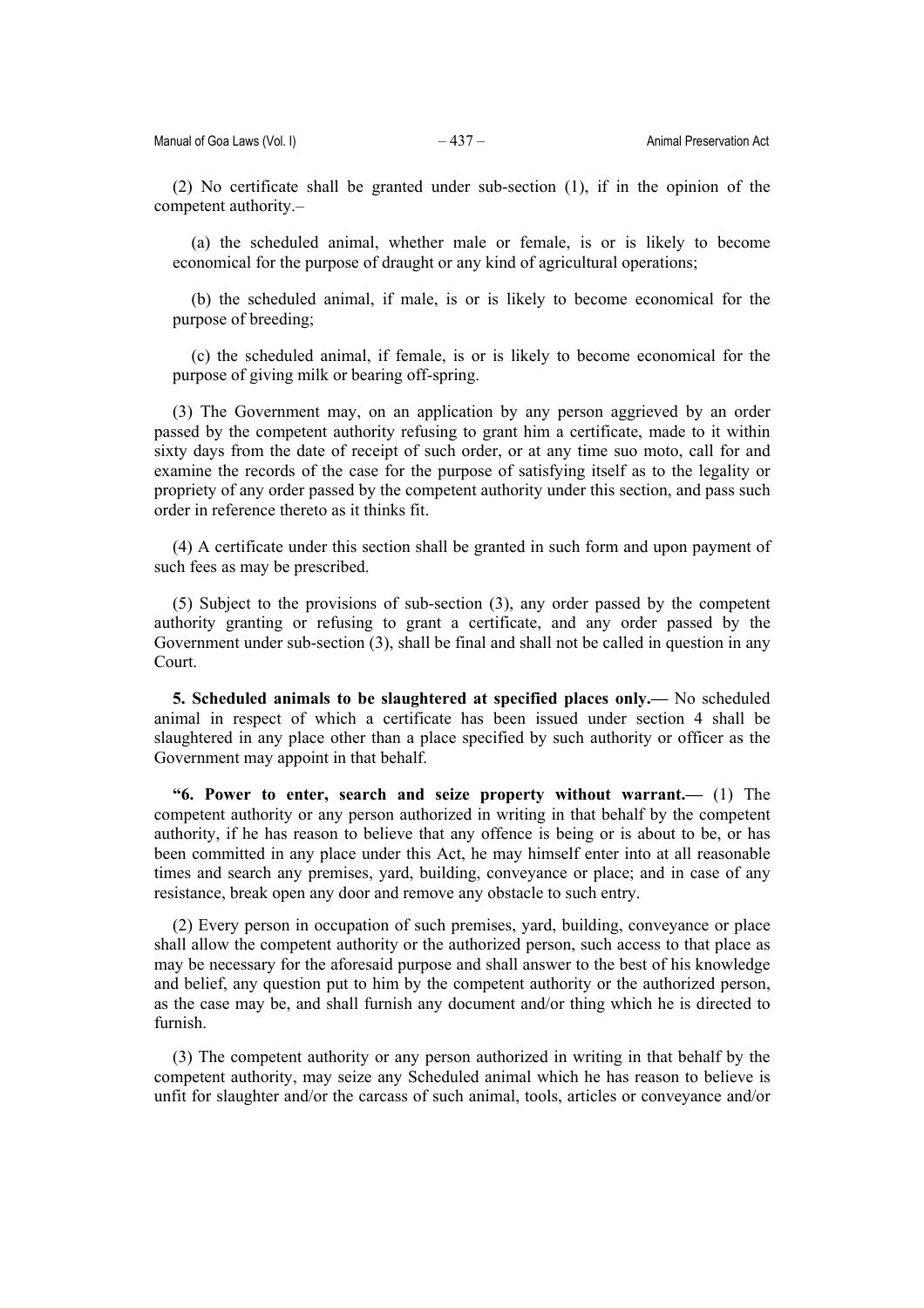all such material objects if he has reason to believe that it may furnish evidence of the commission of an offence punishable under this Act or that such seizure is necessary to prevent commission of an offence under this Act.".

**"6A. Custody of seized property.—** (1) Where it is not practicable to immediately take possession or custody of any seized property, the competent authority or any person authorized in writing in that behalf by the competent authority, may serve on the owner or person in possession of such property, an order prohibiting him from removing, parting with and/or otherwise dealing with property except with the previous written permission of the competent authority or such officer as the case may be.

(2) Every property seized under this Act shall be forwarded without unnecessary delay to the place so designated by the competent authority.

(3) When any property has been seized and forwarded to the place of destination as designated by the competent authority, an inventory of such property shall be prepared before taking custody of such property thereof.

**6B. Seized property to be reported to the concerned Magistrate.—** The competent authority or the authorized person shall immediately report the seizure of any property to the nearest Magistrate and the Magistrate may make such order as he thinks fit towards the disposal of the property or the delivery of the property to the person entitled to the possession thereof.

**6C. Procedure as to perishable property seized under section 6.—** If the Magistrate to whom seizure of property is reported, is of the opinion that the seized property is subject to speedy and natural decay, he may direct the competent authority to sell such property in such manner as it deems fit and to deposit the proceeds of the sale in the Court for the purpose of deciding the matter thereof.".

**7. Prohibition of sale of beef.—** (1) Notwithstanding anything contained in any other law for the time being in force, no person shall sell or offer for sale or cause to be sold beef or beef products in any form in contravention of sections, 4, 5 and 6 except imported beef from neighbouring States under hygienic condition examined by a competent authority and in respect of which a certificate has been granted.

(2) A certificate under this section shall be granted in such form and upon payment of the fees as may be prescribed.

<sup>1</sup><sup>4</sup>7-A. Registration of persons selling beef.— (1) Any person selling beef shall be liable for registration with the prescribed authority and in the prescribed manner.

(2) The application for registration, the register to be maintained and the certificates of registration and renewal shall be in such form, and the registration and renewal fees and penalty for late renewal shall be such, as may be prescribed;".

**"8. Penalties.—** Whoever contravenes any of the provisions of this Act, shall, on conviction, be punished with imprisonment for a term which may extend to three years.".

 $\frac{1}{1}$ <sup>1</sup> Inserted by Goa Animal Preservation (Amendment) Act, 2003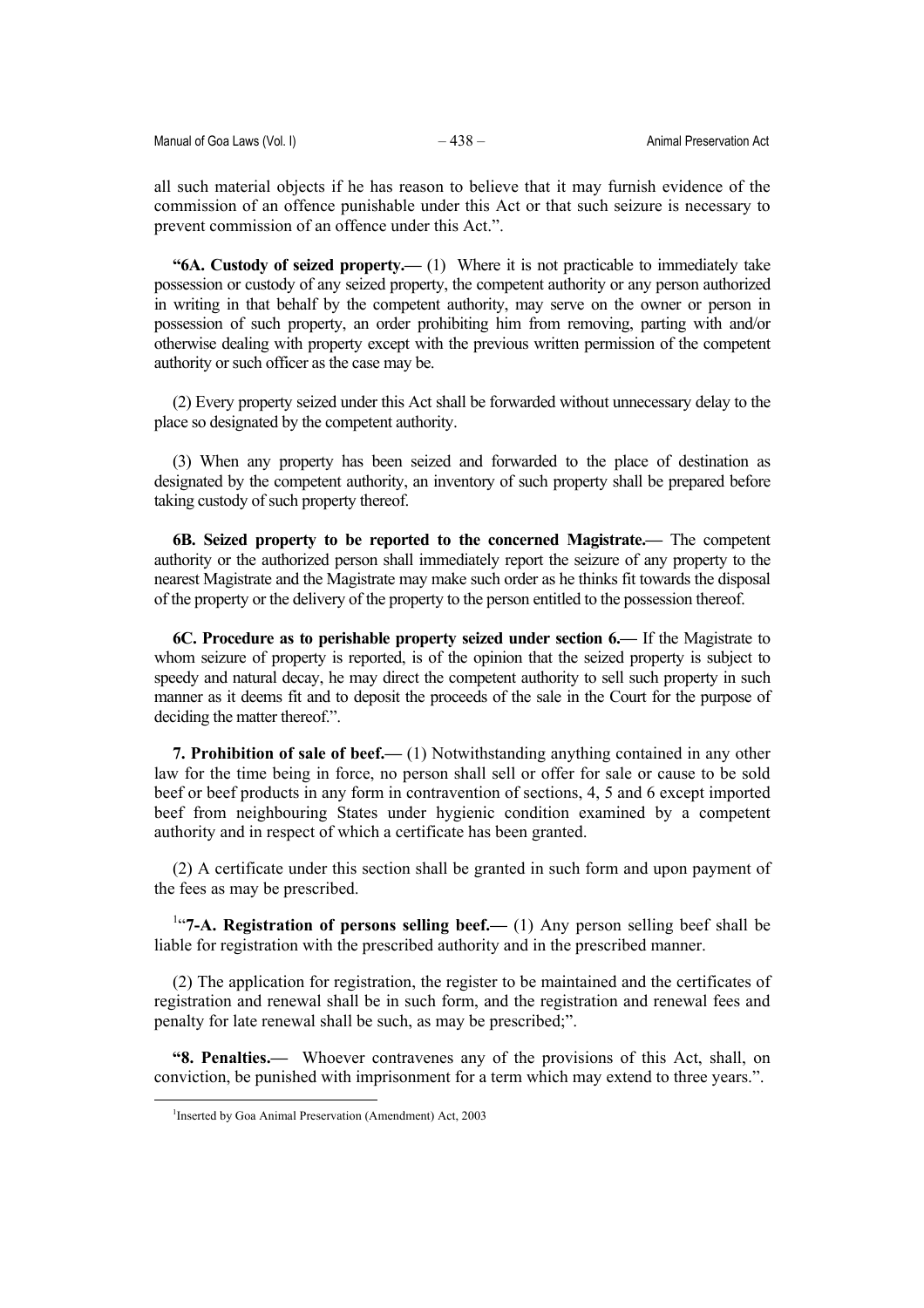Manual of Goa Laws (Vol. I)  $-439-$  Animal Preservation Act

**9. Offences under this Act to be cognizable.—** Notwithstanding anything contained in the Code of Criminal Procedure, 1973 (Central Act 2 of 1974), all offences under this Act shall be cognizable.

"**9A. Power to arrest without warrant.—** (1) The Competent Authority or any person authorized in writing in that behalf by the competent authority, or Police Officer, may, without orders from a Magistrate and without a warrant, arrest any person or persons against whom a reasonable suspicion exists of his having been concerned in any offence punishable with imprisonment under this Act.

(2) If any arrest is made by the competent authority and/or by the authorized person or Police Officer under this section then it shall without any unnecessary delay and subject to the provisions of this Act send the arrested person to the Officer-in-Charge of the nearest Police Station.

(3) When any arrested person is sent to the Officer-in-Charge of the Police Station, the Officer shall prepare a formal arrest report and produce the arrested person before the Magistrate.

(4) No Police Officer shall detain in custody a person arrested without a warrant for a period exceeding twenty-four hours without obtaining the orders of the Magistrate.".

**10. Abetments and attempts.—** Whoever abets any offence punishable under this Act or attempts to commit any such offence shall be deemed to have committed that offence and shall, on conviction, be punished with the punishment provided for such offence under section 8.

**11. Persons exercising powers under this Act deemed to be public servants.—** All persons exercising powers under this Act shall be deemed to be public servants within the meaning of section 21 of the Indian Penal Code, 1860 (Central Act 45 of 1860).

**12. Protection of persons acting in good faith under this Act or Rules.—** No suit, prosecution or other legal proceedings shall lie against the Government or any officer of the Government or local authority in respect of anything which is done or intended to be done in good faith in pursuance of this Act or the rules made or orders or directions issued thereunder.

**13. Power to grant exemption under this Act.—** Subject to such conditions as may be prescribed in this behalf, this Act shall not apply to,–

(a) any animal (other than cow) operated upon for vaccine, lymph or serum at any institution established, conducted or recognized by the Government;

(b) any animal (other than cow) operated upon for any experimental or research purposes at the institution referred to in clause (a);